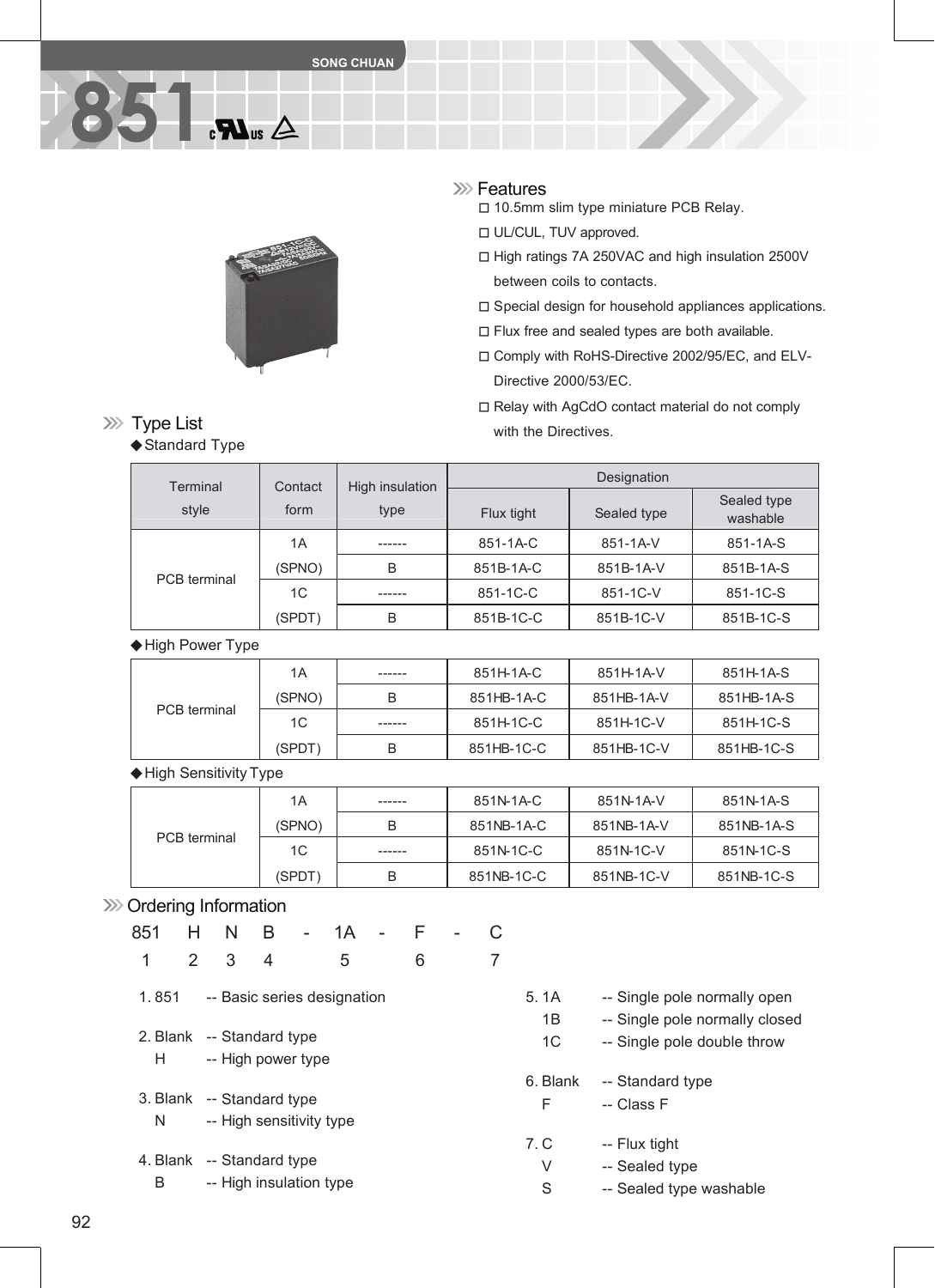**851**



### **>>>>** Contact Rating

| Load type      | 851       | 851H      |
|----------------|-----------|-----------|
| Resistive load | 5A 250VAC | 7A 250VAC |

## >>> Coil Rating (DC)

### ◆ Standard Type

| Rated            | Rated current      | Coil resistance    | Max. continuous   | Pick up           | Drop out          | Power consumption |
|------------------|--------------------|--------------------|-------------------|-------------------|-------------------|-------------------|
| voltage          | $\pm$ 10% at 23 °C | $\pm$ 10% at 23 °C | voltage           | voltage(Max)      | voltage(Min)      | at rated          |
| (V)              | (mA)               | $(\Omega)$         | at $85^{\circ}$ C | at $23^{\circ}$ C | at $23^{\circ}$ C | voltage           |
| $\sqrt{3}$       | 120                | 25                 |                   |                   |                   |                   |
| $\sqrt{5}$       | 72.5               | 69                 |                   |                   |                   |                   |
| $\,6\,$          | 60                 | 100                |                   |                   |                   |                   |
| $\boldsymbol{9}$ | 40                 | 225                | 160% of           | 75% of            | $5%$ of           |                   |
| 12               | 30                 | 400                | rated             | rated             | rated             | approx. 0.36W     |
| 18               | 20                 | 900                | voltage           | voltage           | voltage           |                   |
| 24               | 15                 | 1600               |                   |                   |                   |                   |
| 36               | 10                 | 3600               |                   |                   |                   |                   |
| 48               | 7.5                | 6400               |                   |                   |                   |                   |

### ◆High Sensitivity Type

| Rated            | Rated current      | Coil resistance    | Max. continuous   | Pick up           | Drop out          | Power consumption |
|------------------|--------------------|--------------------|-------------------|-------------------|-------------------|-------------------|
| voltage          | $\pm$ 10% at 23 °C | $\pm$ 10% at 23 °C | voltage           | voltage(Max)      | voltage(Min)      | at rated          |
| (V)              | (mA)               | $(\Omega)$         | at $85^{\circ}$ C | at $23^{\circ}$ C | at $23^{\circ}$ C | voltage           |
| 3                | 83.3               | 36                 |                   |                   |                   |                   |
| 5                | 50                 | 100                |                   |                   |                   |                   |
| 6                | 41.3               | 145                | 170% of           | 75% of            | 5% of             |                   |
| $\boldsymbol{9}$ | 27.7               | 325                | rated             | rated             | rated             | approx. 0.25W     |
| 12               | 20.9               | 575                | voltage           | voltage           | voltage           |                   |
| 18               | 13.8               | 1300               |                   |                   |                   |                   |
| 24               | 10.4               | 2310               |                   |                   |                   |                   |
| 36               | 6.9                | 5180               |                   |                   |                   |                   |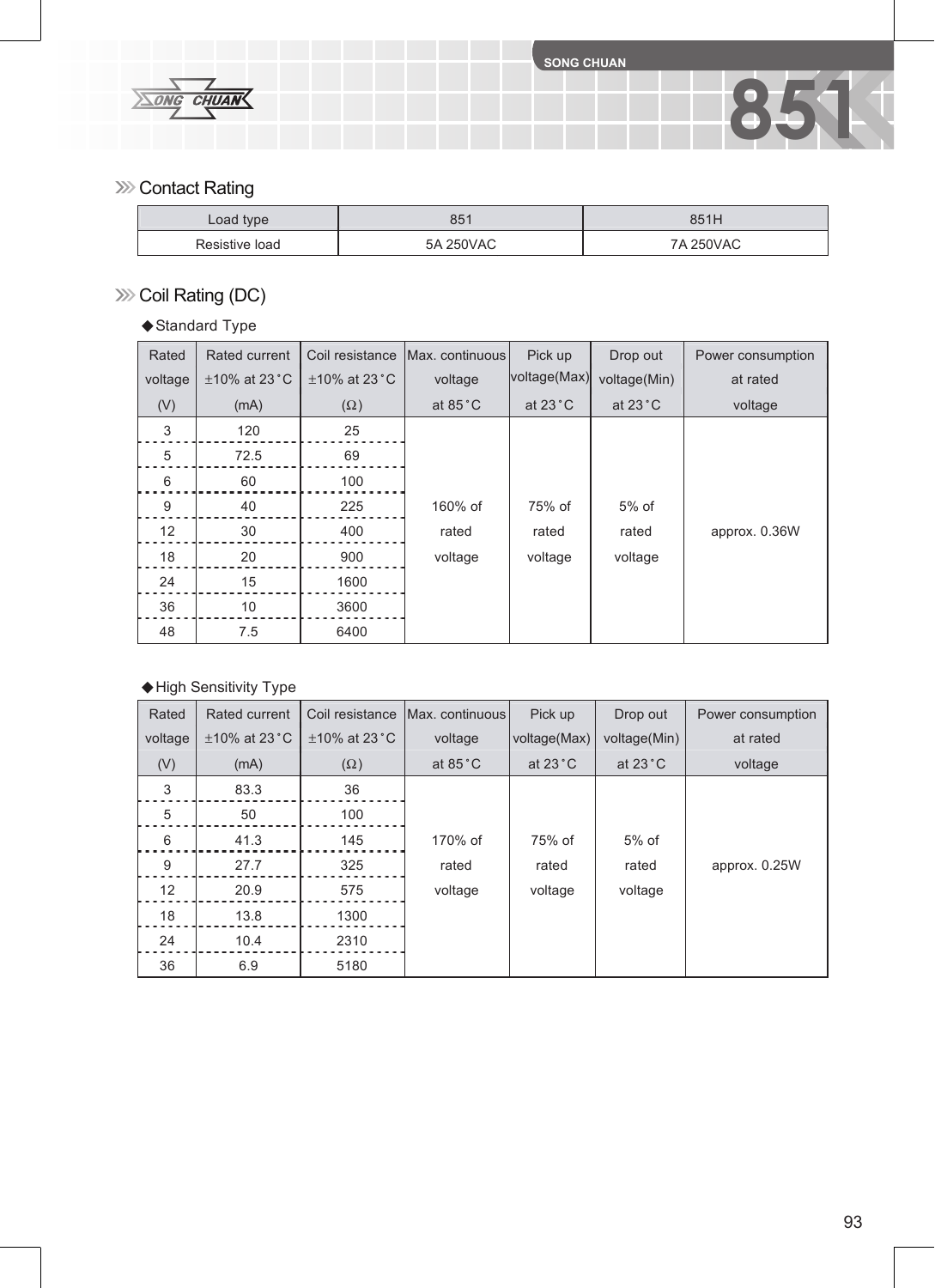## >>> Specification

**851**

| Contact material                     | AgCdO / AgSnO alloy         |                                                  |  |  |
|--------------------------------------|-----------------------------|--------------------------------------------------|--|--|
| Contact resistance <sup>(1)</sup>    | $100 \text{m}\Omega$ Max.   |                                                  |  |  |
| Operate time <sup>(1)</sup>          | 10ms Max.                   |                                                  |  |  |
| Release time <sup>(1)</sup>          | 5ms Max.                    |                                                  |  |  |
| Insulation resistance <sup>(1)</sup> | 1000 MΩ Min. (DC 500V)      |                                                  |  |  |
|                                      | Between open contact        | : AC750V,50/60Hz 1 min.                          |  |  |
| Dielectric strength <sup>(1)</sup>   |                             | Between contact and coil: AC2000V,50/60Hz 1 min. |  |  |
|                                      | : AC2500V,50/60Hz 1 min.    |                                                  |  |  |
|                                      | (for High insulation type)  |                                                  |  |  |
| Vibration resistance                 | Operating extremes          | 10~55Hz, amplitude 1.5 mm                        |  |  |
|                                      | Damage limits               | 10~55Hz, amplitude 1.5 mm                        |  |  |
| Shock resistance                     | Operating extremes          | 10G                                              |  |  |
|                                      | Damage limits               | 50G                                              |  |  |
|                                      | Mechanical                  | 10,000,000 operations                            |  |  |
| Life expectancy                      |                             | (frequency 18,000 operations/hr)                 |  |  |
|                                      | Electrical                  | 100,000 operations                               |  |  |
|                                      |                             | (frequency 1,200 operations/hr)                  |  |  |
| Operating ambient temperature        | $-40$ ~+85 °C (no freezing) |                                                  |  |  |
| Weight                               |                             | Approx. 8g                                       |  |  |

Note: (1) initial value

# **>>>** Safety Approval

| 1.001    | ◡└    | <b>TUV</b>          |
|----------|-------|---------------------|
| File No. | 00001 | R 09854137<br>1 J 1 |

# **>>>** Safety Approval Rating

### ◆ UL / CUL

|                   | 851               |                  | 851H             |
|-------------------|-------------------|------------------|------------------|
| <b>NO</b>         | NC.               | NO.              | NC               |
| 7A 277VAC         | 5A 277VAC         | 10A 277VAC       | 7A 277VAC        |
| 7A 30VDC          | 5A 30VDC          | 7A 30VDC         | 7A 30VDC         |
| 1/10HP 125/250VAC | 1/10HP 125/250VAC | 1/4HP 125/250VAC | 1/4HP 125/250VAC |

#### ◆ TUV

|                   | 851               |                   | 851H              |
|-------------------|-------------------|-------------------|-------------------|
| <b>NO</b>         | NC.               | NO                | NC.               |
| 7A 250VAC         | 5A 250VAC         | 10A 250VAC        | 7A 250VAC         |
| 5A 250VAC cos¢0.4 | 3A 250VAC cos¢0.4 | 7A 250VAC cos¢0.4 | 5A 250VAC cos¢0.4 |
| <b>7A 30VDC</b>   | 5A 30VDC          | <b>7A 30VDC</b>   | <b>7A 30VDC</b>   |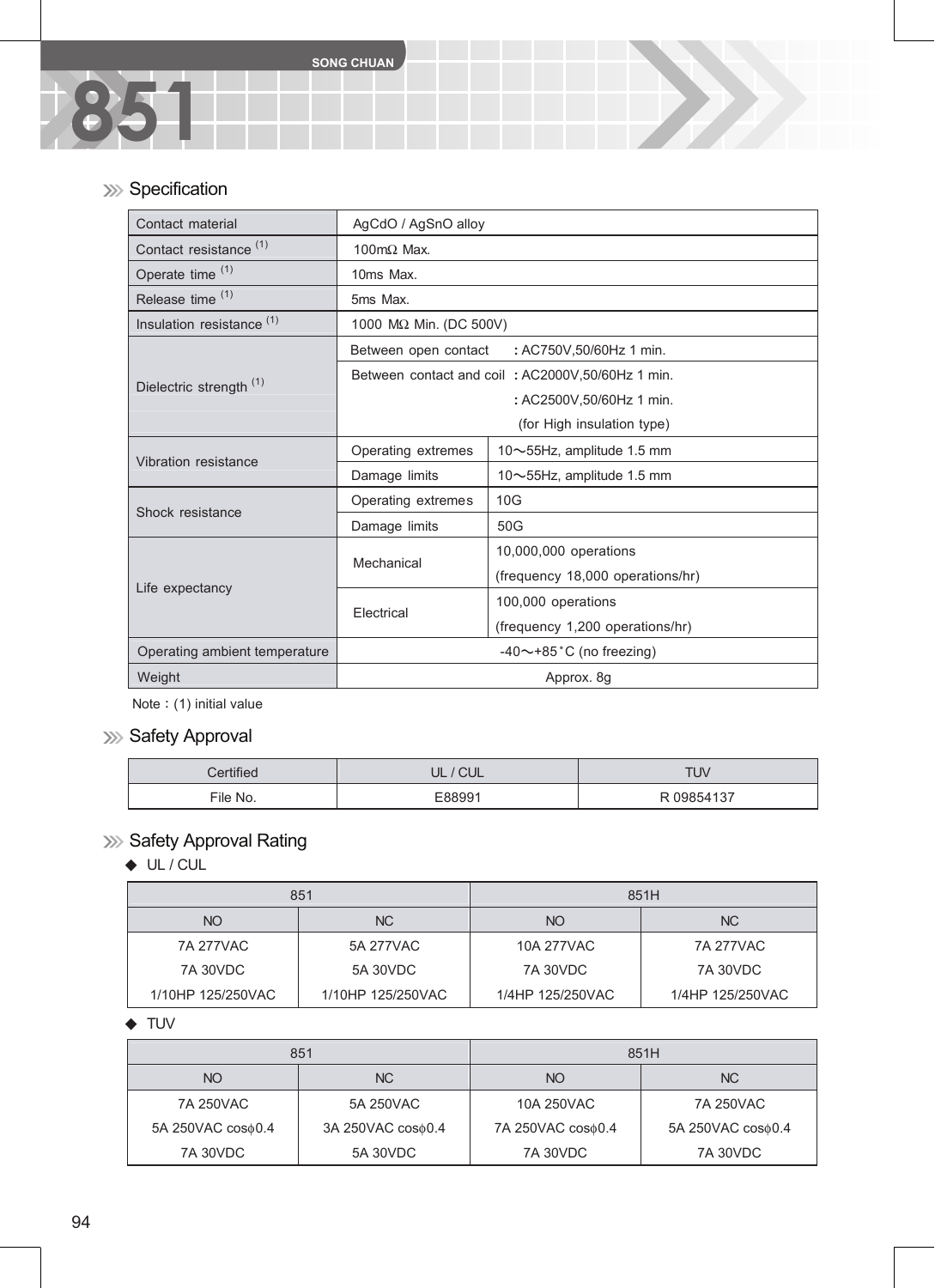$rac{Z}{C$ HUAN  $\sqrt{\triangle ONG}$ 

**SONG CHUAN**

 $\frac{7.62}{(0.300)}$ 

 $\frac{5.08}{(0.200)}$ 

Đ

### **XXX** Outline Dimensions





Wiring Diagram BOTTOM VIEW



PC Board Layout BOTTOM VIEW



**851**